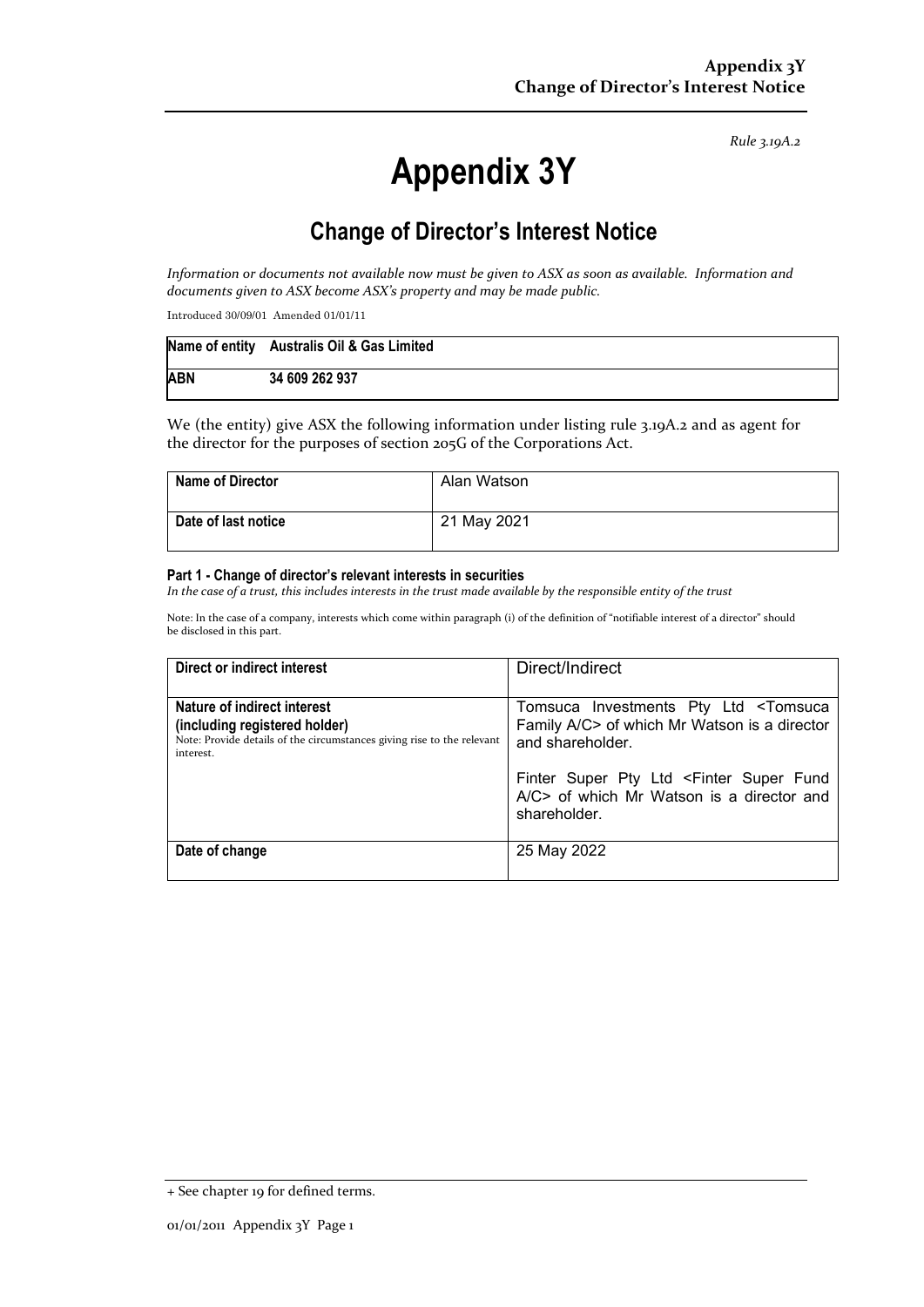| No. of securities held prior to change                                                                       | Finter Super Pty Ltd <finter fund<br="" super="">A/C&gt; of which Mr Watson is a director and<br/>shareholder.<br/>• 3,647,860 ordinary shares.<br/>Tomsuca Investments Pty Ltd <tomsuca<br>Family A/C&gt; of which Mr Watson is a<br/>director and shareholder.<br/>• 1,147,855 ordinary shares<br/>• 2,717,975 fee rights - A</tomsuca<br></finter> |
|--------------------------------------------------------------------------------------------------------------|-------------------------------------------------------------------------------------------------------------------------------------------------------------------------------------------------------------------------------------------------------------------------------------------------------------------------------------------------------|
| <b>Class</b>                                                                                                 | Fee Rights $- A$                                                                                                                                                                                                                                                                                                                                      |
| Number acquired                                                                                              | 675,473 Fee Rights $- A$                                                                                                                                                                                                                                                                                                                              |
| Number disposed                                                                                              |                                                                                                                                                                                                                                                                                                                                                       |
| <b>Value/Consideration</b><br>Note: If consideration is non-cash, provide details and estimated<br>valuation | Nil                                                                                                                                                                                                                                                                                                                                                   |

<sup>+</sup> See chapter 19 for defined terms.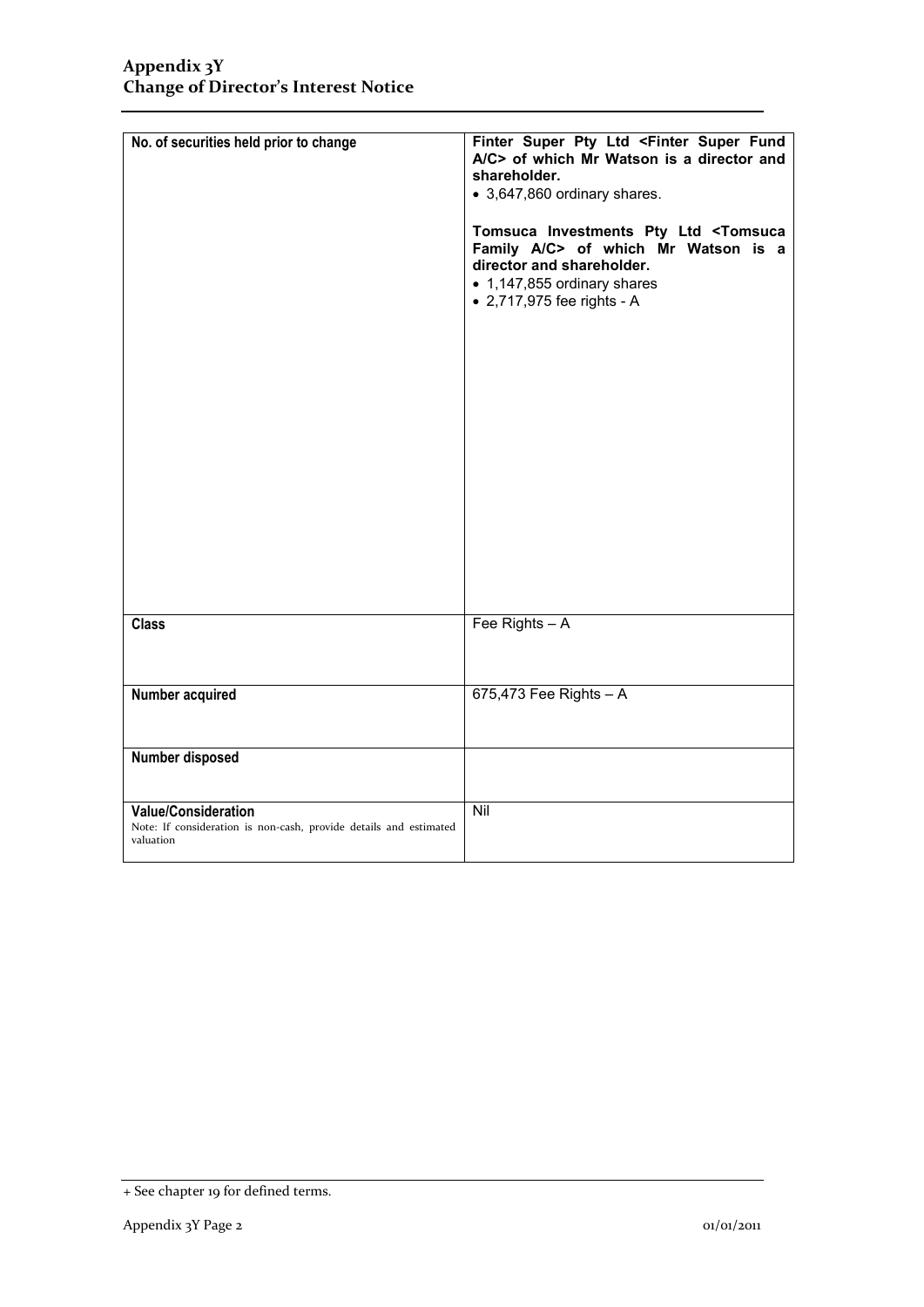| No. of securities held after change                                                                                                                                        |                                                                                                                                                                                                                                                                                        |
|----------------------------------------------------------------------------------------------------------------------------------------------------------------------------|----------------------------------------------------------------------------------------------------------------------------------------------------------------------------------------------------------------------------------------------------------------------------------------|
|                                                                                                                                                                            | Finter Super Pty Ltd <finter fund<br="" super="">A/C&gt; of which Mr Watson is a director and<br/>shareholder.<br/>• 3,647,860 ordinary shares.<br/>Tomsuca Investments Pty Ltd <tomsuca<br>Family A/C&gt; of which Mr Watson is a<br/>director and shareholder.</tomsuca<br></finter> |
|                                                                                                                                                                            | • 1,147,855 ordinary shares<br>• 3,393,448 fee rights - A                                                                                                                                                                                                                              |
|                                                                                                                                                                            |                                                                                                                                                                                                                                                                                        |
|                                                                                                                                                                            |                                                                                                                                                                                                                                                                                        |
| Nature of change<br>Example: on-market trade, off-market trade, exercise of options,<br>issue of securities under dividend reinvestment plan, participation in<br>buy-back | Issue of fee rights $- A$ in lieu of non-executive<br>fees<br><b>Director</b><br>cash<br>as<br>approved<br>by<br>Shareholders at the Company's Annual General<br>Meeting on 25 May 2022.                                                                                               |

### **Part 2 – Change of director's interests in contracts**

Note: In the case of a company, interests which come within paragraph (ii) of the definition of "notifiable interest of a director" should be disclosed in this part.

| <b>Detail of contract</b>                                                                                                                                                   | N/A |  |
|-----------------------------------------------------------------------------------------------------------------------------------------------------------------------------|-----|--|
| <b>Nature of interest</b>                                                                                                                                                   | N/A |  |
| Name of registered holder<br>(if issued securities)                                                                                                                         | N/A |  |
| Date of change                                                                                                                                                              | N/A |  |
| No. and class of securities to which<br>interest related prior to change<br>Note: Details are only required for a contract in<br>relation to which the interest has changed | N/A |  |

<sup>+</sup> See chapter 19 for defined terms.